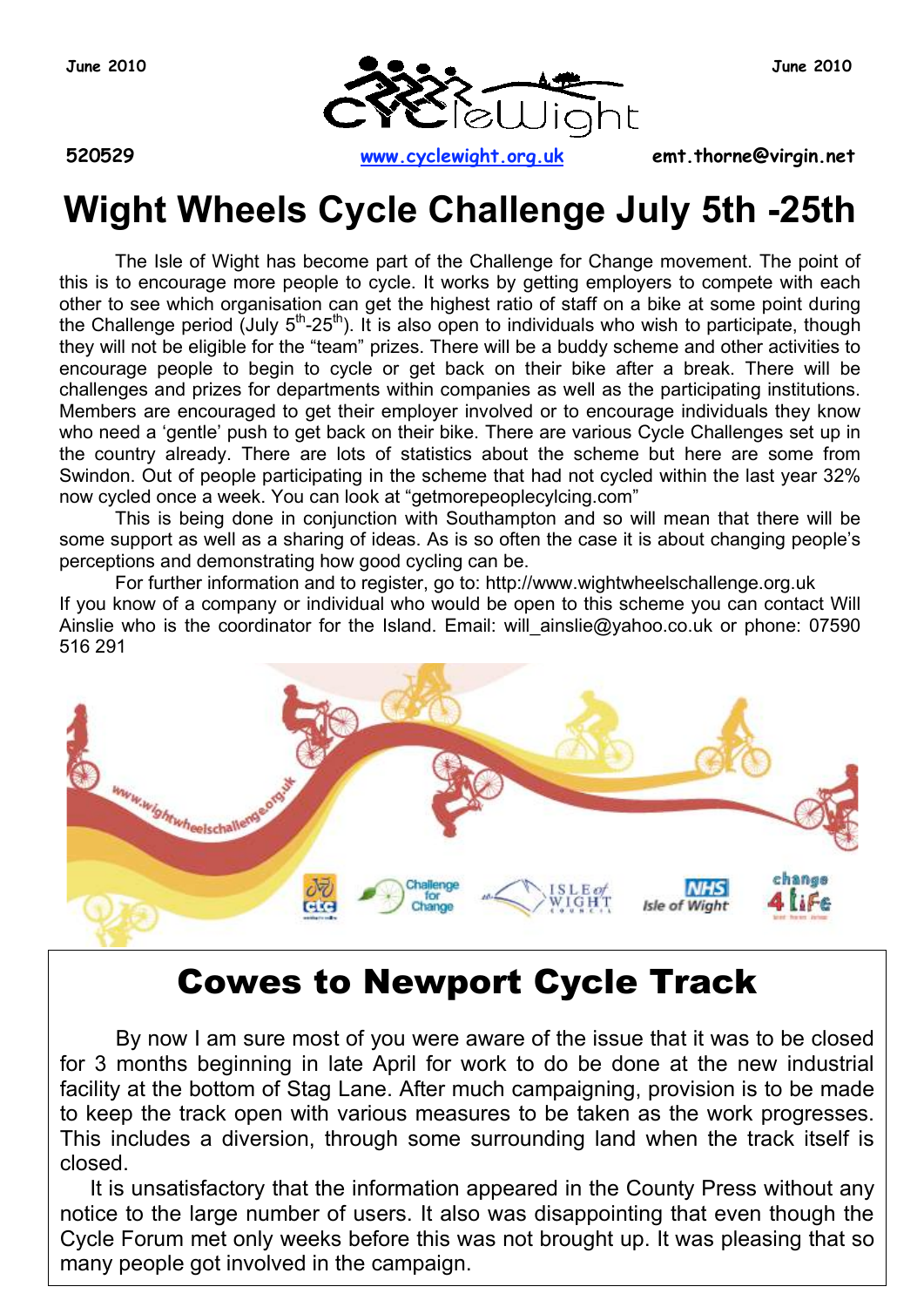# **AGM**

The AGM was once again a heartwarming event with over 50 people attending. The presentation by our guest Roger Geffen. The Campaign and Cycle Manager from the CTC was exactly what the group needed. Roger was the campaign and policy manger for the CTC. His grasp of the issues was impressive as he outlined the topics he and the CTC were involved and some of the approaches that need to be made. He also dispelled some of the great myths, which all members of CycleWight should try to dispel. For example 40 people are killed each year by cars whilst they are on the pavement. 3 people in 10years have been killed by cyclists when riding on pavements. As more cyclists ride the risk from injury be vehicles actually decreases. Approx 110 people die a year from cycling road accidents where as approximately 30,000 people die from obesity. His insights into the political world were of immense interest. It is to be hoped that the new Transport Minister is as in tune with cycling as Lord Adonis the last incumbent.

Many thanks to all who brought along prizes for the draw. And also a big thank you to Newport C of E for hosting the event.

### **Of interest**

Wessex CTC who organise the Grid Iron Ride which takes place in October have contacted CycleWight to say that they will no longer be advertising the event as it is attracting so many people that they feel that it becoming a victim of its own success. If you wish to attend you will now need to look on their web site to find out details.

### **Cycle Forum**

The Cycle Forum met again in March. There was a presentation by Louise Gray from the Primary Care Trust who outlined a news scheme that is to be jointly run with the Council called, Challenge for Change. (See front page.) This time a number of issues were discussed such as the state of the roads. Tim Thorne was elected Chairman, It was disappointing a larger number of groups were not represented. If you feel that there is an issue that should be brought to the forum's attention please do contact Andy Newman on 527065 or <ANewman850@aol.com>

There is a need for far more people to become involved with the Forum to prevent, for example, the lack of notice of the closure of the Cowes to Newport track.

## **Bembridge Wheelers**

This group continues to go from strength to strength. They meet regularly on a Thursday and do 'easy rides' on the Island and on the mainland; their latest mainland ride was to the New Forest. They meet every Thursday outside Holy Trinity Church in Bembridge. If you are interested please contact Mrs. Hopkinson-Woolley on 872953



**Bembridge Wheelers at Harding Chute duck pond.**

#### **Isle of Wight Cycling Festival**   $18^{\text{th}}$  -26 Sept

There are over 60 rides this year. The usual favourites are there including the 7 Hills



www.sunseaandcycling.com

Killer, Sink or Swim and the West Wight Triathlon. Some of the other rides are around Wottoon and the Shepherds Trail. There is also a bike maintenance class. Information is on the web site "sunseaandcycling.com'

The launch on Sat  $18<sup>th</sup>$  is to be on the County Hall's car park. I am sure you will agree this will have a big advantage with it being in a more prominent position and with the Classic Car show at the Quay there should be much more passing trade. There will be the usual activities, displays and entertainment.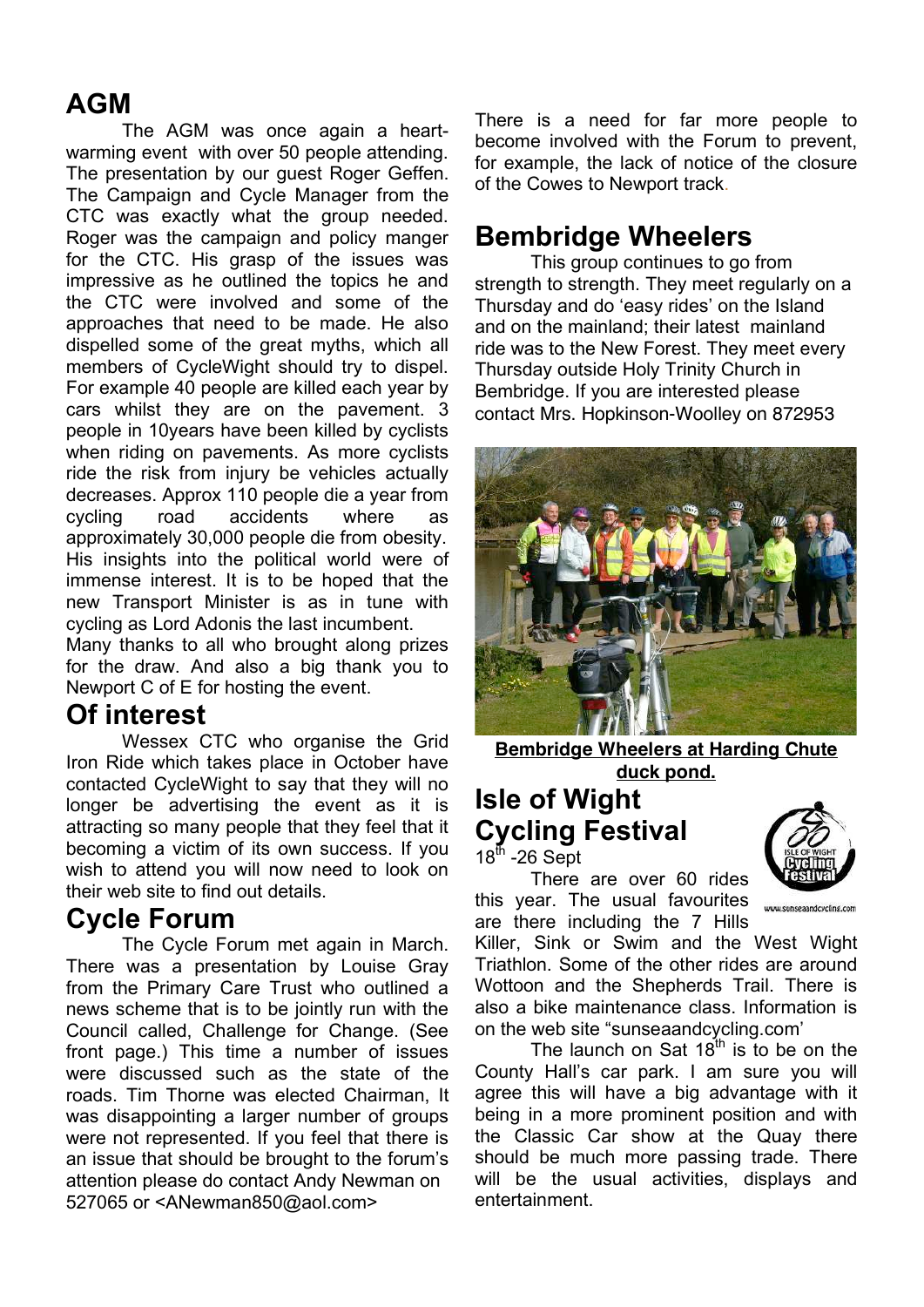# **Cycling in Holland**

Well Holland must be the tops when it comes to being the most cycle friendly country. It seems that everyone in Holland and his dog have a bike, they use them to commute, to do the shopping, for sport or just for pure recreation. Nearly every road has a cycle path called a 'Fietspad' which links most villages and towns. These are mostly separate and away from the road itself (unlike most of ours in Britain which are a miserly bit of the road marked off with a white line, if we're lucky!). They are generally well sign posted giving distances in Km, only occasionally in the bigger towns have we got lost and then the Dutch are so helpful, you've only got to get your map out and someone will appear willing to give you directions!

Holland is a good place to tour if you are new to cycle touring and in particular new to cycling because of its flat terrain, many cycle paths and friendly people. Contrary to what some people think there is some very nice countryside in Holland such as the heaths and forest of Gelderland and the De Hogue Veluwe Veluwezoom National Parks north of Arnhem, to name but a few and some very interesting old towns.

Cycle Paths: The Dutch are so geared up for cycle travel that at traffic lights the cyclists have their own set of lights and in



some places the cycle routes have their own roundabouts. We've even been through a tunnel under the Maas river which had separate cycle tunnels complete with lifts to get the bikes down to the tunnel level.

Generally on minor roads the cycle paths have priority and these are marked with give way triangles on the road surface. On major roads the priority is for the vehicle traffic and you will need to give way at the triangles marked on the cycle path surface.

Be aware that in the country side and forested areas the sign posts change from being the traditional type on a post to an ANWB 'paddestoel' a small square 'mushroom' like structures about a foot and a half in height. These not only have the directions and distances marked on them but they also have a unique 5 digit number. These numbers are marked on some of the cycling maps and are very useful aid to checking your position.

#### **ipayroadtax**

This web site is a very interesting idea. It aims to remove some of the false ideas that some road users have about cyclists. It explains that there is no such thing as a road

tax. What exists is a vehicle excise duty. The reason for this is because it was deemed that all people should have access to roads and not 'belong' to any particular user group. The person who promoted this principle



was Winston Churchill no less. Money for roads comes from general taxation and not from the Department for Transport. **http://ipayroadtax.com**

# **Mince Pie Ride**

A small hardy bunch of riders turned out for the annual ride. As normal it was great to get out into the fresh air after the Christmas feast. Thanks to Mike Marlow for doing most of the organisation. The ride certainly catches the imagination of many. Last year it appeared in the Daily Telegraph as something to do over Christmas; this year it was the BBC with an interview being done live on Radio Solent the Sunday before. Sadly nobody made the effort to come from the mainland but there is no such thing as bad publicity.